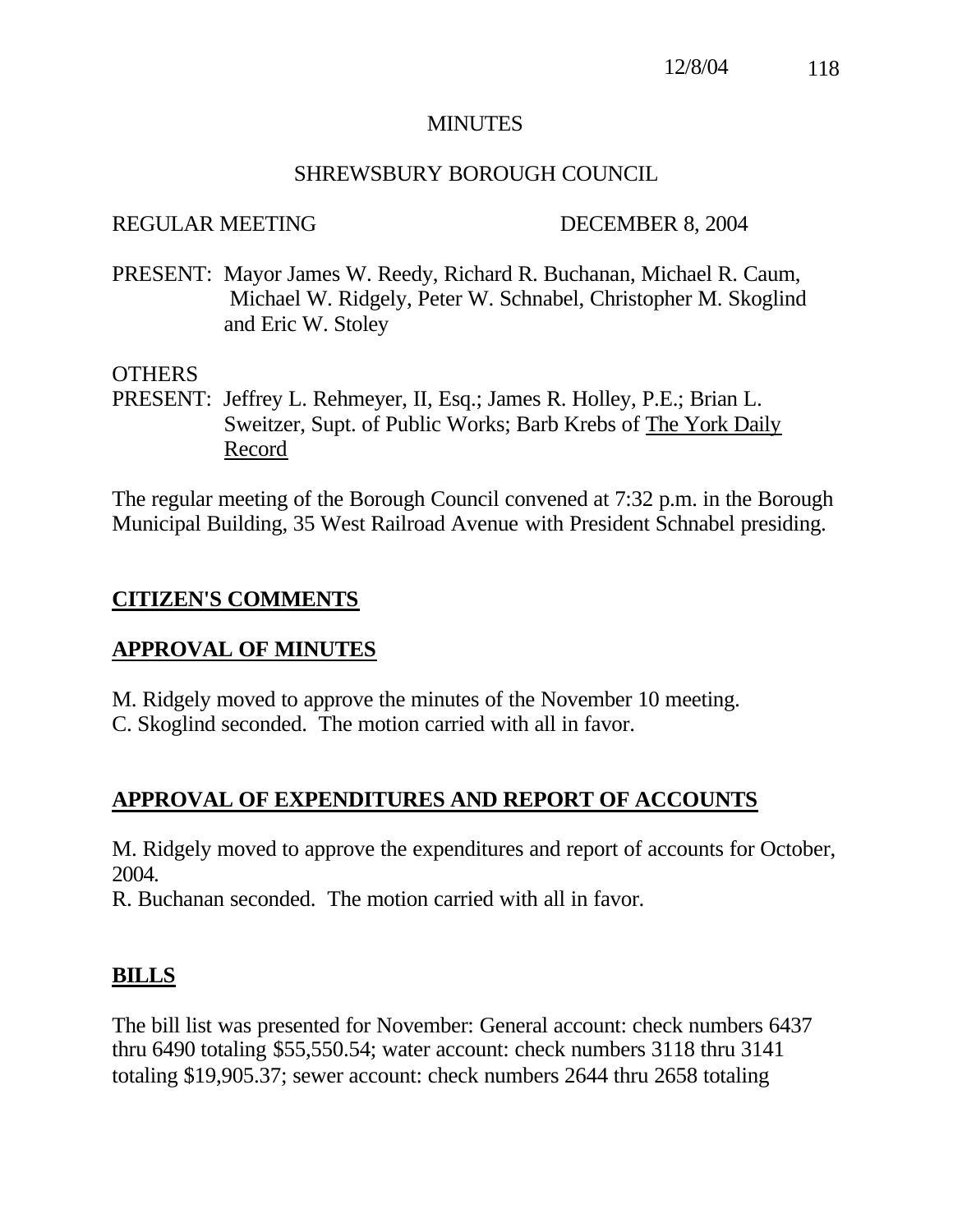\$16,146.23; highway aid check numbers 630 and 631 totaling \$576.10. Total disbursements for month were \$92,178.24.

- M. Ridgely moved to approve the bill list for November.
- R. Buchanan seconded. The motion carried with all in favor.

# **SUBDIVISION AND LAND DEVELOPMENT BUSINESS**

# **REPORTS**

Codes Enforcement – Absent due to illness

Written report presented earlier.

## Covington Ridge II

Eng. Holley stated he and Mike are recommending the streets in this development not be adopted until the grading and slope issues are corrected. There are also two driveways that need to be corrected at the road.

It was the consensus of Council that the roads not be adopted until the grading, slopes and driveways are corrected and the letter of credit will not be reduced.

Weeds and Junk Car Complaints

In order to reduce Codes Enforcement's workload and cut costs, the Borough office will send letters regarding weed and junk car violations.

M. Caum moved to have the office send the violation letters for high weeds and junk car complaints with Codes Enforcement stepping in for noncompliance. M. Ridgely seconded. The motion carried with all in favor.

# **OTHER REPORTS**

**Water & Sewer** – Richard R. Buchanan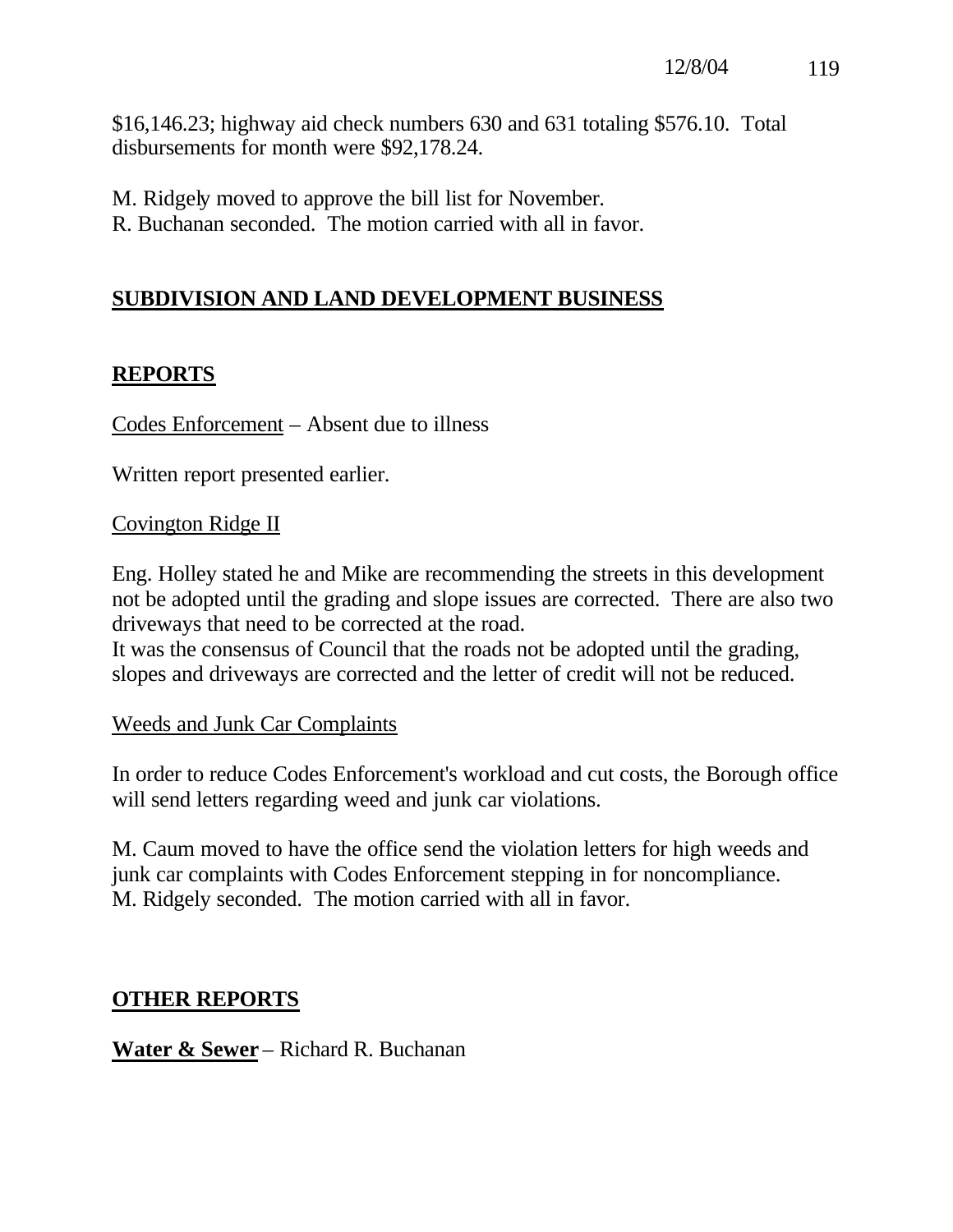# Keeny Well

The Public Works Department staked the potential well site. Eng. Holley's office will map the source so land purchase negotiations can begin.

## Meadow Well Caustic Problems

The water will be jar tested when combined with caustic acid or other treatment alternatives to determine the reactions in a controlled environment.

E. Stoley arrived at 7:59 p.m.

## Sewer Flows

The average flow for November was 739,267 gallons compared to November of 1994 which were 845,333 gallons. The sewer work is paying off by increasing sewer capacity and lowering treatment costs.

## 95 E. Forrest Ave. Request for EDUs

Pennsylvania State Investment Group sent a letter requesting to reserve nine additional sewer EDUs for 95 E. Forrest Ave.

A response will be sent that the only way to reserve capacity is to pay the tapping fee per EDU.

## Fence at Generator/Sewer Pump Station Valley Rd.

Approval was given to have the fence installed at a price of approximately \$4,500.00.

# **Public Roads & Lighting** – Christopher M. Skoglind

## South Highland Drive

The Public Works Department will base repair and install binder course to the road for the paving in 2006.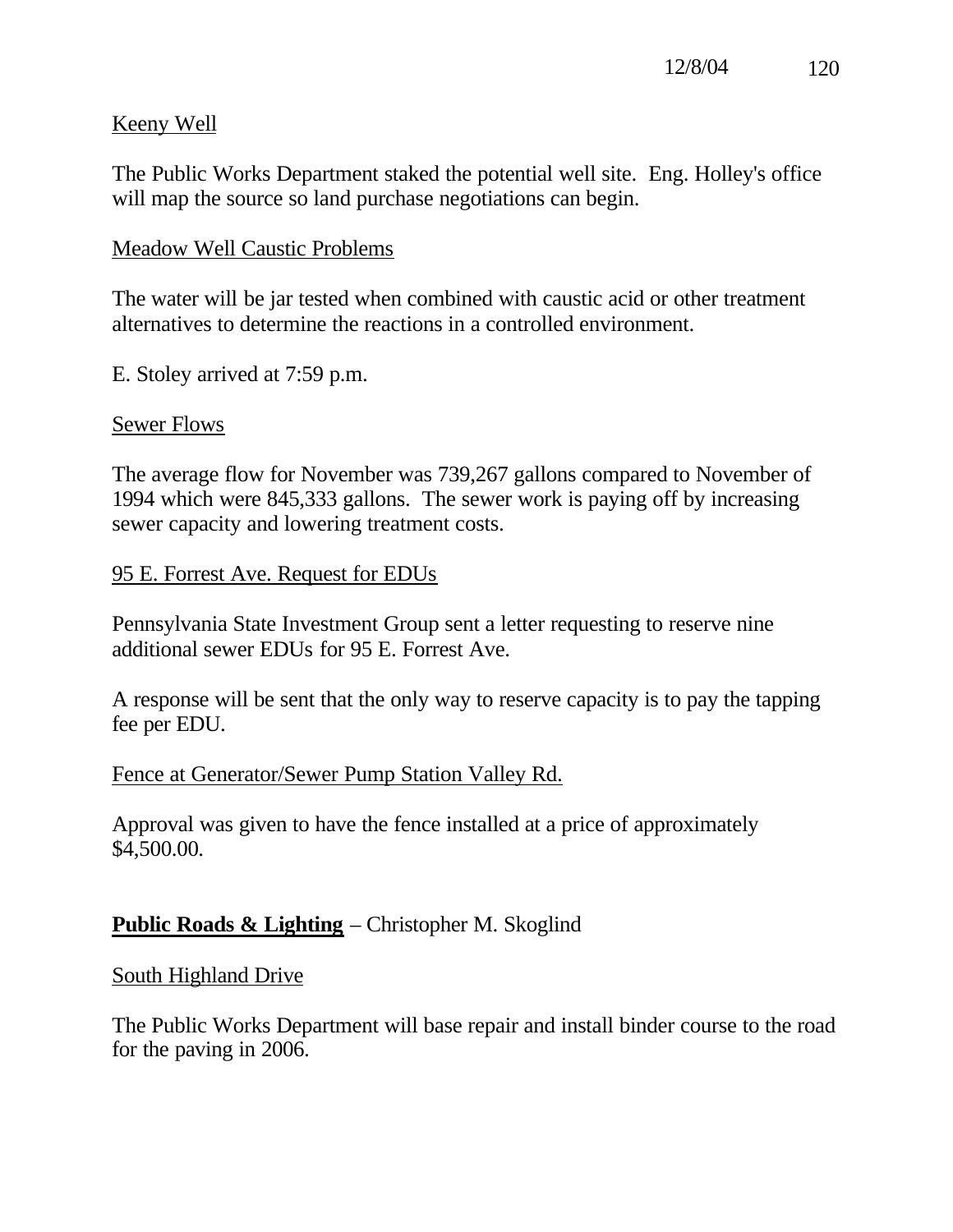## Storm Sewer Work

Brian will work with Eng. Holley's office on the bid specifications for storm sewer work in 2005.

## Covington Ridge II Streets

S & A Homes did not request the Borough adopt the streets by November 1 and they are asking if the Borough will plow the streets for a fee. Liability issues will be discussed with Sol. Rehmeyer and will be discussed at the January meeting. The School district will not send buses on these streets unless they know the Borough will be plowing and cindering.

## Traffic Backup at Light on Mt. Airy Rd.

A letter was received about traffic backing up on Mt. Airy Rd. in the early morning waiting for the traffic light to change. The Borough had sent a letter to PennDOT earlier this year and the response was there is no problem.

Another request will be made to PennDOT to look at this intersection between 6:00 – 7:00 a.m. and to provide us with an assessment of the activity during this time period. Also, what does PennDOT consider a backup?

## Shopping Center Exit, Mt. Airy Rd.

PennDOT responded to our request for reflective posts at the first exit on Mt. Airy Rd. to try to stop vehicles from making a left turn. A drawing is needed showing where we'd like to install the posts at Cardinal Dr. and Mt. Airy Rd.

# **Public Lands, Buildings and Finance** – Michael W. Ridgely

## Pole Building Bids

One bid was received: Brian Kunkle Construction \$179,000.00. Eng. Holley was asked to contact the bidder to see if he pare down the bid. Jim will also contact Kinsley Construction and Lobar to see if they are interested in putting up a building for us this winter under a purchase contract.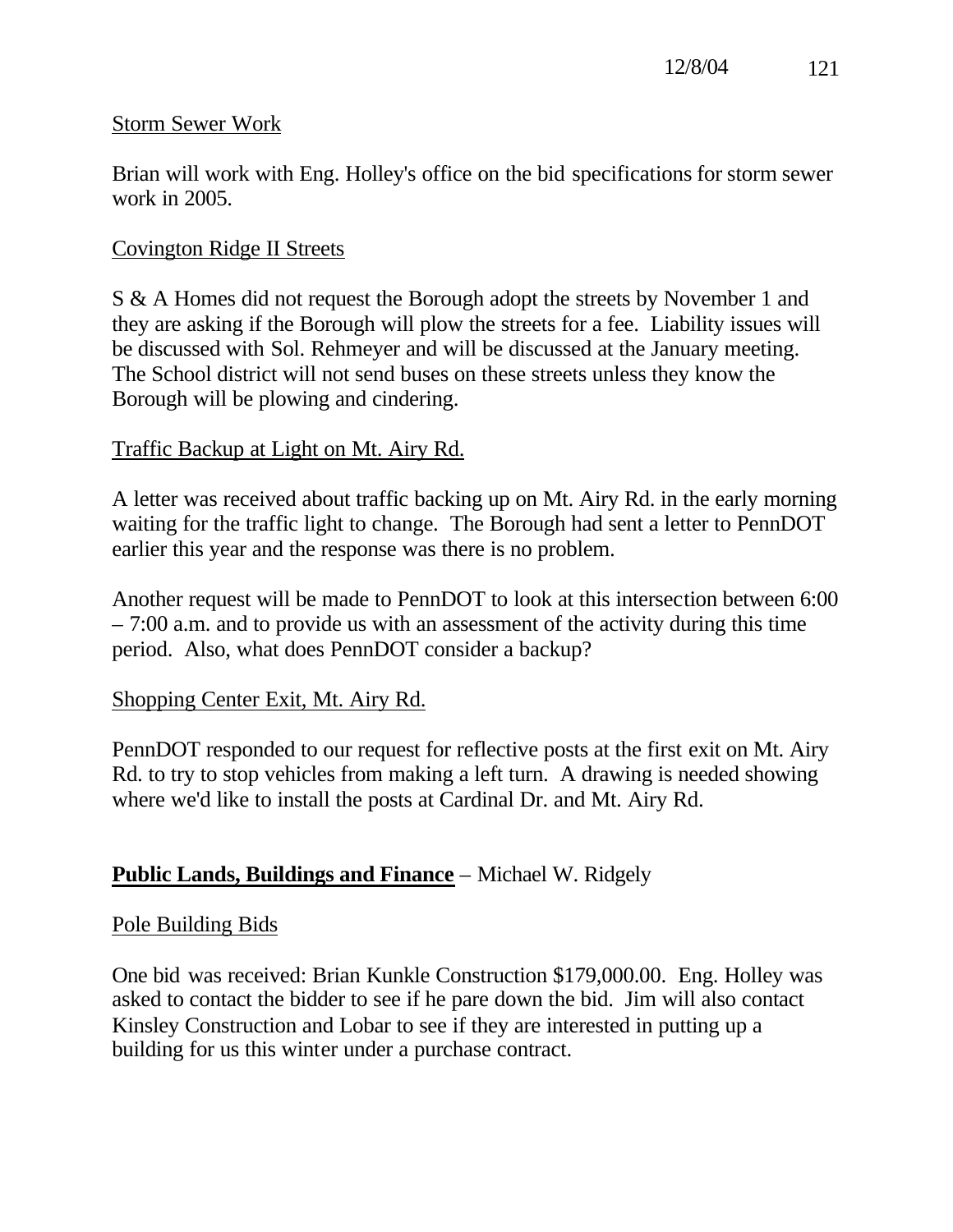# Adopt Tentative 2005 Budget

There is no tax increase or utility rate increases this year but it was a struggle to get the funds to balance as follows: General \$1,191,960; Water \$357,500; Sewer \$1,267,500 and Highway Aid \$66,783.00.

M. Ridgely moved to adopt the tentative 2005 budget with a change in Highway Aid account 438 from \$5,217.00 to \$4,783.00. C. Skoglind seconded. Roll call vote:

| <b>Buchanan</b> | yes, in favor |
|-----------------|---------------|
| Caum            | yes, in favor |
| Ridgely         | yes, in favor |
| Skoglind        | yes, in favor |
| Stoley          | yes, in favor |
| Schnabel        | yes, in favor |

# Appoint Auditor

The Secretary obtained quotes and Dotzel & Company was the lowest and included the new GASB 34 requirement work.

M. Ridgely moved to appoint Dotzel & Company, Inc. at a price of \$5,150.00. C. Skoglind seconded. The motion carried with all in favor. M. Ridgely asked for permission to speak with Dotzel & Company about converting from one accounting system to another to make sure the books are in sync and close that system out before a new one is started.

# Year End Meeting

The year end meeting will be Wednesday, December 29.

# **ENGINEER'S REPORT**

# Market Square Traffic Signal

A traffic study needs to be done before PennDOT will review the intersection to see if full left turns are warranted and the light permit can be revised.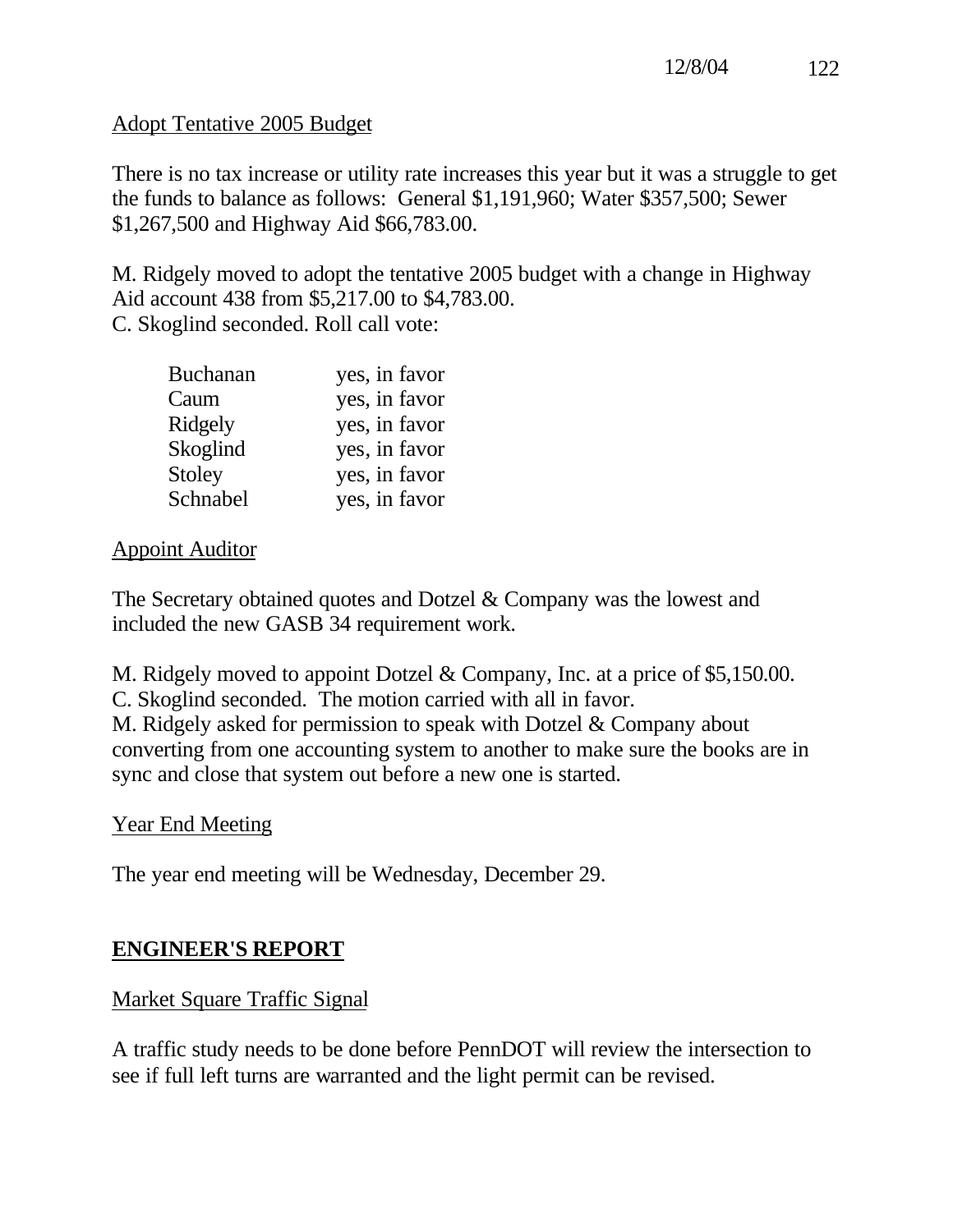## Self Liquidating Debt Statement

Eng. Holley prepared a statement for the new bond issue and was submitted to the bond counsel. In 2007, we will make the last of our payments under the 1972 issue; and in 2013, we will make the last payments under the New Freedom bond issue.

# **SOLICITOR'S REPORT**

Sale of Pump Station Lot on Northbrook Ln.

Sol. Rehmeyer asked permission to merge the two properties with a deed without a reverse subdivision plan. The lot will not be able to be separated in the future without a subdivision plan.

R. Buchanan moved to approve the merger of the two properties by a deed which is the most inexpensive and expeditious method. E. Stoley seconded. The motion carried with all in favor.

## Maintenance Building Right of Way

The right of way agreements were prepared and we are waiting on Church officials to come in and sign the documents.

## Windy Hill Road Sewer Manholes

We are still waiting to hear from PennDOT as to how they plan to correct the paved-over manholes.

## Penn Mar Lease

The property drawing has been incorporated; we are waiting for the use language.

## Grim's Glass & Plastics, Inc.

Progress is good; Mr. Miller's attorney responded he and his client are moving forward.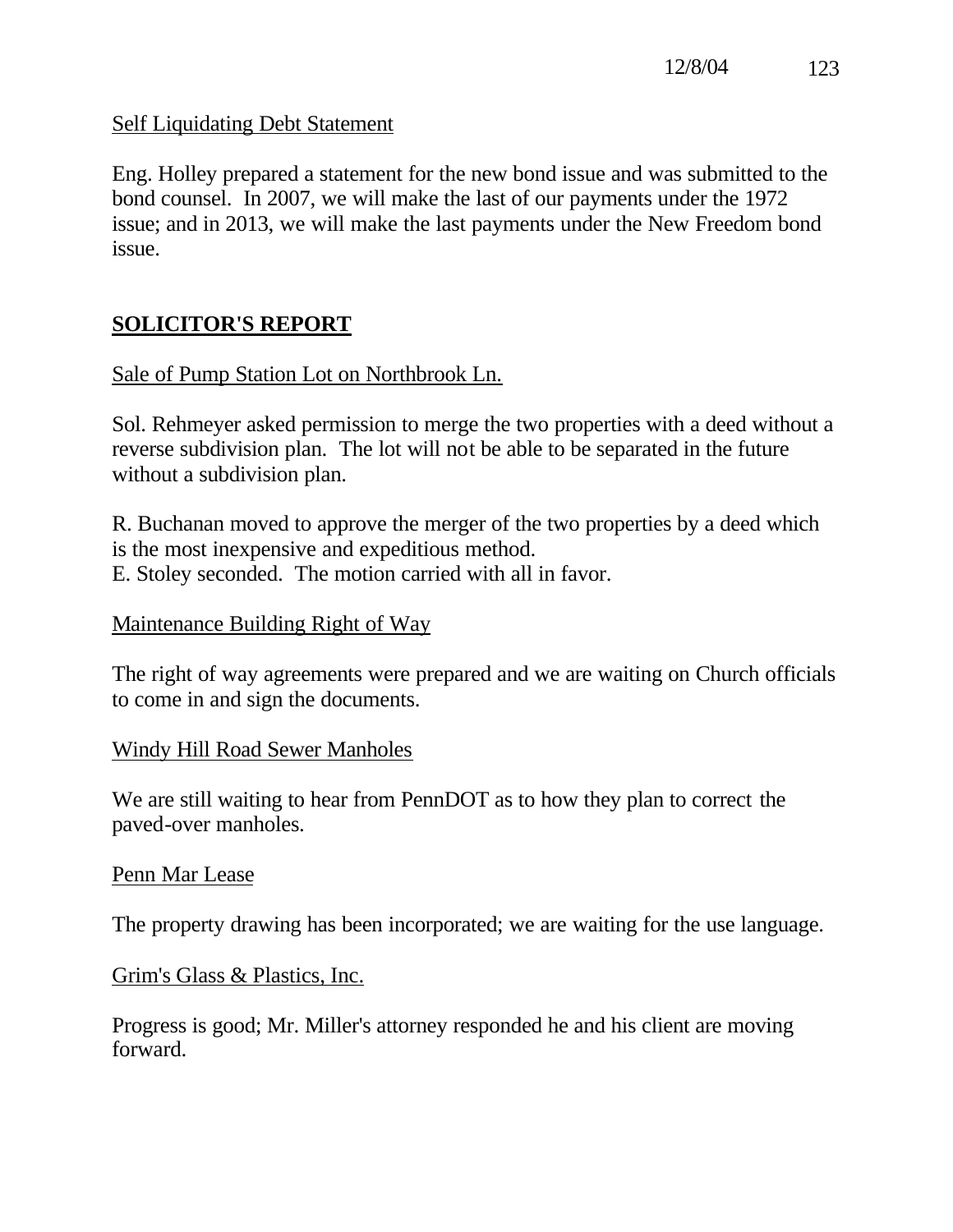# Permitting for Existing Wells

The value of the second weir is \$1,500.00 and Mr. Simmons agreed to pay the Borough that amount as part of the acceptance of the wells.

R. Buchanan moved to allow Tom Simmons (Kimco Realty) to pay the Borough \$1,500.00 for the second weir which is unnecessary. M. Ridgely seconded. The motion carried with all in favor.

## Tax Ordinances

Year end tax ordinances will be prepared and ready for the December 29 meeting.

## New Well

Sol. Rehmeyer said Cornerstone will be cooperative if the well does not impact its ability to create lots on its property.

## I-83 Rest Stop

The attorney for PennDOT is arguing the State does not have to pay for the number of EDUs it is using at the Rest Stop. We are saying that if we had those EDUs, we could sell them to other customers and that their use has increased over the years. We could lock them into their limit and threaten to suspend service if they exceed that amount. We do not want our users to subsidize PennDOT.

## Hardship Cases

A draft was presented and will be revised to include financial hardships. The draft will be sent to the York County Planning Commission.

# **Public Safety, Welfare and Personnel**

# Holiday Schedule

The office and Public Works Department will be closed a half day on Thursday and all day on Friday and weeks of Christmas and New Year's.

E. Stoley moved to approve the holiday schedule.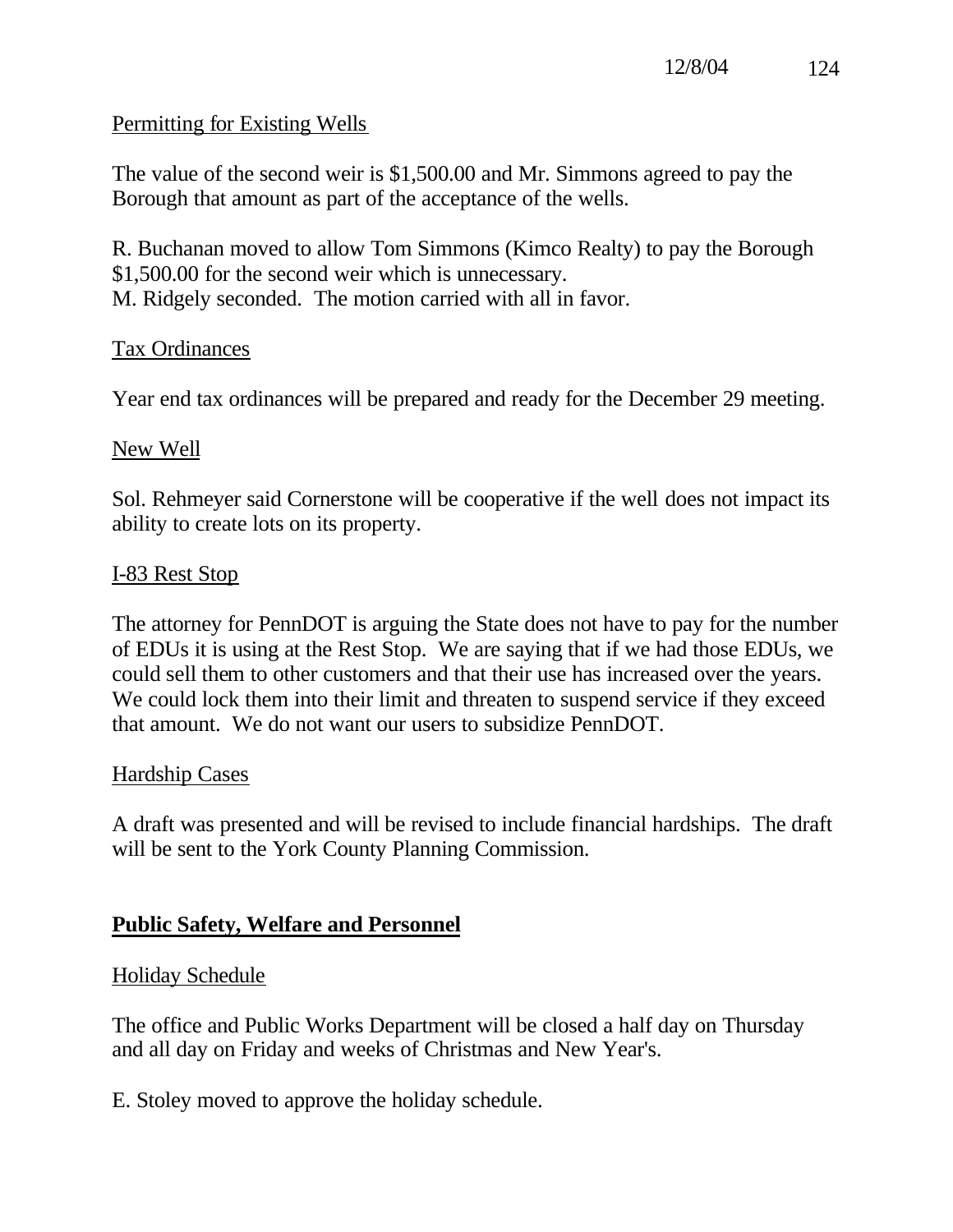R. Buchanan seconded. The motion carried with all in favor.

# **Secretary's Report** – Cindy L. Bosley

A welcome letter packet will be prepared and sent to new residents.

# **York Area Tax Bureau**

# **Planning Commission/Regional Planning Commission** – Eric W. Stoley

Eric said Council will need to find a replacement for him for the Regional Planning Commission next year.

# **Subdivision, Land Development and Zoning** – Eric W. Stoley

Three letters of interest were received for the zoning hearing board vacancy. The applicants will be invited to attend the January Council meeting. Two alternates are needed.

E. Stoley moved to appoint Frank E. Dittenhafer to the Zoning Hearing Board with a term to expire 1/1/07. M. Ridgely seconded. The motion carried with all in favor.

Frank was previously an alternate and offered to step up as a member.

# **Southern Regional Police** – Richard R. Buchanan

The October police report was discussed. Buck clarified that the calls for medical assists that come over the police radio do not provide the details that the fire company receives. Chief Childs will ask 911 if they can get more data for these calls. Time is tracked in minutes now under new software rather than 15 minute intervals. Calls in the Township amount to about two to three hours a month. Council would like to discuss an alarm ordinance at the January meeting. Council also wanted clarification on the "Other Time" on the police report. Since the Borough is the hub for traffic and commercial use, and the fact that our budget figure went up \$80,000.00 for 2005, Council felt it was now time to open dialogue on a formula change to include shared expenses. It's not just Shrewsbury Borough residents coming through Shrewsbury to get to I-83 or to shop. The Borough cannot afford another \$80,000.00 increase. We need to also look at correcting the problems that are generating calls and billable time.